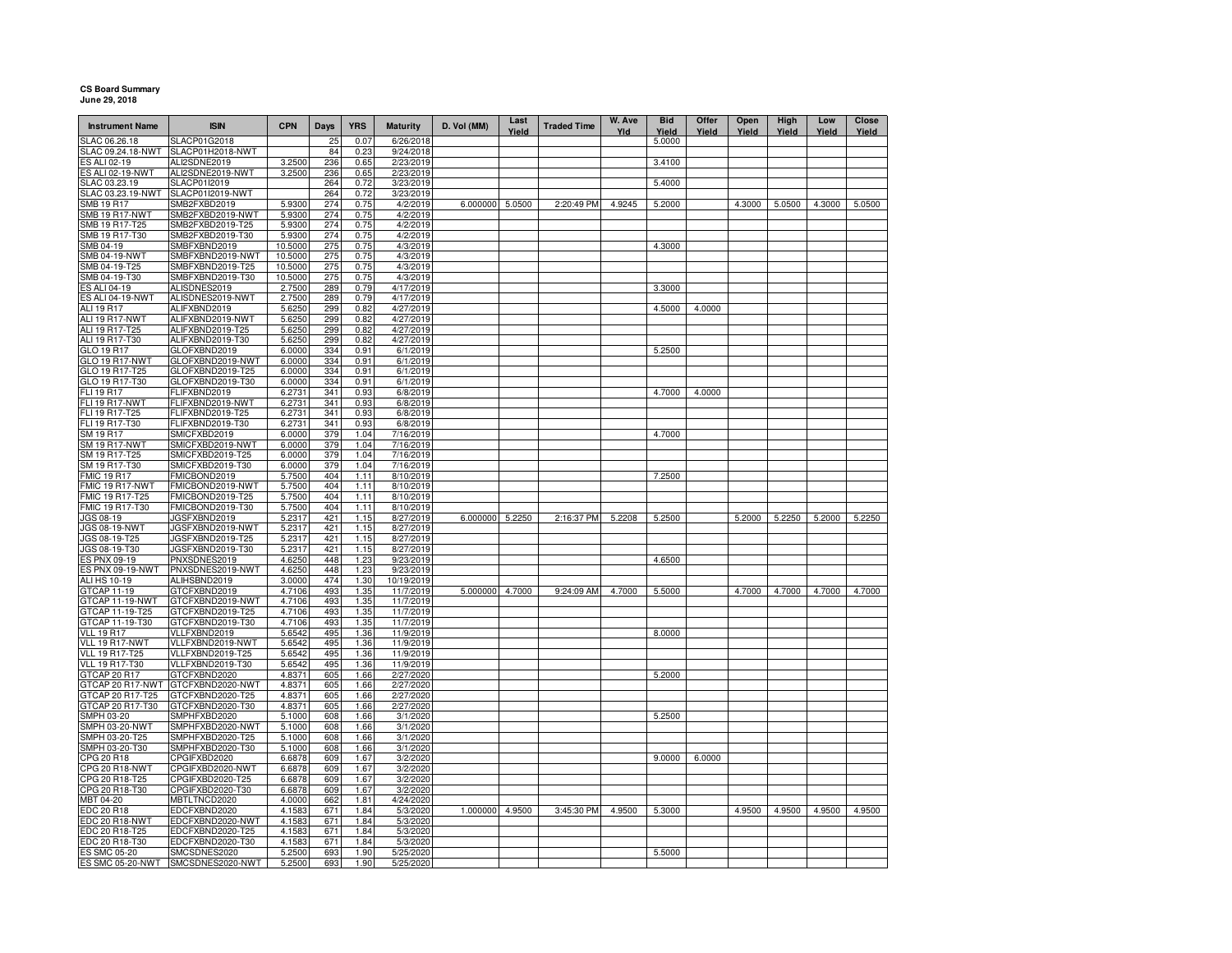| <b>Instrument Name</b>             | <b>ISIN</b>                          | <b>CPN</b>       | Days         | <b>YRS</b>   | <b>Maturity</b>          | D. Vol (MM)     | Last<br>Yield | <b>Traded Time</b> | W. Ave<br>Yld | <b>Bid</b><br>Yield | Offer<br>Yield | Open<br>Yield | <b>High</b><br>Yield | Low<br>Yield | Close<br>Yield |
|------------------------------------|--------------------------------------|------------------|--------------|--------------|--------------------------|-----------------|---------------|--------------------|---------------|---------------------|----------------|---------------|----------------------|--------------|----------------|
| PNB 06-20                          | PNBLTNCD2020                         | 4.1250           | 711          | 1.95         | 6/12/2020                |                 |               |                    |               |                     |                |               |                      |              |                |
| RCB 06-20                          | RCBLTNCD2020                         | 4.1250           | 718          | 1.97         | 6/19/2020                |                 |               |                    |               |                     |                |               |                      |              |                |
| GLO 20 R18                         | GLOFXBND2020                         | 4.8875           | 746          | 2.04         | 7/17/2020                |                 |               |                    |               | 5.3000              |                |               |                      |              |                |
| GLO 20 R18-NWT<br>GLO 20 R18-T25   | GLOFXBND2020-NWT<br>GLOFXBND2020-T25 | 4.8875<br>4.8875 | 746<br>746   | 2.04<br>2.04 | 7/17/2020<br>7/17/2020   |                 |               |                    |               |                     |                |               |                      |              |                |
| GLO 20 R18-T30                     | GLOFXBND2020-T30                     | 4.8875           | 746          | 2.04         | 7/17/2020                |                 |               |                    |               |                     |                |               |                      |              |                |
| <b>SLTC 20 R18</b>                 | SLTCFXBD2020                         | 4.9925           | 782          | 2.14         | 8/22/2020                |                 |               |                    |               | 8.6000              | 6.5000         |               |                      |              |                |
| SLTC 20 R18-NWT                    | SLTCFXBD2020-NWT                     | 4.9925           | 782          | 2.14         | 8/22/2020                |                 |               |                    |               |                     |                |               |                      |              |                |
| SLTC 20 R18-T25                    | SLTCFXBD2020-T25                     | 4.9925           | 782          | 2.14         | 8/22/2020                |                 |               |                    |               |                     |                |               |                      |              |                |
| SLTC 20 R18-T30                    | SLTCFXBD2020-T30                     | 4.9925           | 782          | 2.14         | 8/22/2020                |                 |               |                    |               |                     |                |               |                      |              |                |
| BDO 10-20                          | BDO2LTNC2020                         | 3.7500           | 827          | 2.26         | 10/6/2020                |                 |               |                    |               | 7.7500              |                |               |                      |              |                |
| ALI 20 R19                         | ALIFXBND2020                         | 4.6250           | 831          | 2.28         | 10/10/2020               |                 |               |                    |               | 5.4000              |                |               |                      |              |                |
| ALI 20 R19-NWT                     | ALIFXBND2020-NWT                     | 4.6250           | 831          | 2.28         | 10/10/2020               |                 |               |                    |               |                     |                |               |                      |              |                |
| ALI 20 R19-T25<br>ALI 20 R19-T30   | ALIFXBND2020-T25                     | 4.6250<br>4.6250 | 831<br>831   | 2.28         | 10/10/2020<br>10/10/2020 |                 |               |                    |               |                     |                |               |                      |              |                |
| <b>HOUSE 10-20</b>                 | ALIFXBND2020-T30<br>HOUSEFBD2020     | 6.2080           | 837          | 2.28<br>2.29 | 10/16/2020               |                 |               |                    |               | 6.2000              | 5.2500         |               |                      |              |                |
| HOUSE 10-20-NWT                    | HOUSEFBD2020-NWT                     | 6.2080           | 837          | 2.29         | 10/16/2020               |                 |               |                    |               |                     |                |               |                      |              |                |
| HOUSE 10-20-T25                    | HOUSEFBD2020-T25                     | 6.2080           | 837          | 2.29         | 10/16/2020               |                 |               |                    |               |                     |                |               |                      |              |                |
| <b>HOUSE 10-20-T30</b>             | HOUSEFBD2020-T30                     | 6.2080           | 837          | 2.29         | 10/16/2020               |                 |               |                    |               |                     |                |               |                      |              |                |
| AEV 11-20                          | AEV2FXBD2020                         | 4.4722           | 858          | 2.35         | 11/6/2020                |                 |               |                    |               | 5.6000              | 4.8750         |               |                      |              |                |
| <b>AEV 11-20-NWT</b>               | AEV2FXBD2020-NWT                     | 4.4722           | 858          | 2.35         | 11/6/2020                |                 |               |                    |               |                     |                |               |                      |              |                |
| AEV 11-20-T25                      | AEV2FXBD2020-T25                     | 4.4722           | 858          | 2.35         | 11/6/2020                |                 |               |                    |               |                     |                |               |                      |              |                |
| AEV 11-20-T30                      | AEV2FXBD2020-T30                     | 4.4722           | 858          | 2.35         | 11/6/2020                |                 |               |                    |               |                     |                |               |                      |              |                |
| FLI 20 R19                         | FLIFXBND2020                         | 4.8562           | 860          | 2.35         | 11/8/2020                |                 |               |                    |               | 5.5000              | 4.7500         |               |                      |              |                |
| FLI 20 R19-NWT<br>FLI 20 R19-T25   | FLIFXBND2020-NWT<br>FLIFXBND2020-T25 | 4.8562<br>4.8562 | 860<br>860   | 2.35<br>2.35 | 11/8/2020<br>11/8/2020   |                 |               |                    |               |                     |                |               |                      |              |                |
| FLI 20 R19-T30                     | FLIFXBND2020-T30                     | 4.8562           | 860          | 2.35         | 11/8/2020                |                 |               |                    |               |                     |                |               |                      |              |                |
| <b>AEV 20 R19</b>                  | AEVFXBND2020                         | 4.4125           | 873          | 2.39         | 11/21/2020               | 1.600000 4.9750 |               | 3:36:34 PM         | 4.9750        | 5.6000              | 4.8750         | 4.9750        | 4.9750               | 4.9750       | 4.9750         |
| AEV 20 R19-NWT                     | AEVFXBND2020-NWT                     | 4.4125           | 873          | 2.39         | 11/21/2020               |                 |               |                    |               |                     |                |               |                      |              |                |
| AEV 20 R19-T25                     | AEVFXBND2020-T25                     | 4.4125           | 873          | 2.39         | 11/21/2020               |                 |               |                    |               |                     |                |               |                      |              |                |
| AEV 20 R19-T30                     | AEVFXBND2020-T30                     | 4.4125           | 873          | 2.39         | 11/21/2020               |                 |               |                    |               |                     |                |               |                      |              |                |
| MER 20 P19                         | MERFXBND2020                         | 4.3750           | 894          | 2.45         | 12/12/2020               |                 |               |                    |               | 5.5000              |                |               |                      |              |                |
| <b>MER 20 P19-NWT</b>              | MERFXBND2020-NWT                     | 4.3750           | 894          | 2.45         | 12/12/2020               |                 |               |                    |               |                     |                |               |                      |              |                |
| MER 20 P19-T25                     | MERFXBND2020-T25                     | 4.3750           | 894          | 2.45         | 12/12/2020               |                 |               |                    |               |                     |                |               |                      |              |                |
| MER 20 P19-T30<br>TEL 21 R19       | MERFXBND2020-T30                     | 4.3750<br>5.2250 | 894          | 2.45         | 12/12/2020               | 2.000000        | 5.0500        | 3:00:12 PM         | 5.0500        | 5.7500              |                | 5.0500        | 5.0500               | 5.0500       | 5.0500         |
| TEL 21 R19-NWT                     | TELFXBND2021<br>TELFXBND2021-NWT     | 5.2250           | 950<br>95C   | 2.60<br>2.60 | 2/6/2021<br>2/6/2021     |                 |               |                    |               |                     |                |               |                      |              |                |
| TEL 21 R19-T25                     | TELFXBND2021-T25                     | 5.2250           | 95C          | 2.60         | 2/6/2021                 |                 |               |                    |               |                     |                |               |                      |              |                |
| TEL 21 R19-T30                     | TELFXBND2021-T30                     | 5.2250           | 95C          | 2.60         | 2/6/2021                 |                 |               |                    |               |                     |                |               |                      |              |                |
| ABS 21 R19                         | ABSFXBND2021                         | 5.3350           | 954          | 2.61         | 2/10/2021                |                 |               |                    |               | 8.0000              | 7.0000         |               |                      |              |                |
| ABS 21 R19-NWT                     | ABSFXBND2021-NWT                     | 5.3350           | 954          | 2.61         | 2/10/2021                |                 |               |                    |               |                     |                |               |                      |              |                |
| ABS 21 R19-T25                     | ABSFXBND2021-T25                     | 5.3350           | 954          | 2.61         | 2/10/2021                |                 |               |                    |               |                     |                |               |                      |              |                |
| ABS 21 R19-T30                     | ABSFXBND2021-T30                     | 5.3350           | 954          | 2.61         | 2/10/2021                |                 |               |                    |               |                     |                |               |                      |              |                |
| ROCK 21 R19                        | ROCKFXBD2021                         | 5.0932           | 959          | 2.63         | 2/15/2021                |                 |               |                    |               | 5.7500              | 5.0000         |               |                      |              |                |
| ROCK 21 R19-NWT<br>ROCK 21 R19-T25 | ROCKFXBD2021-NWT<br>ROCKFXBD2021-T25 | 5.0932<br>5.0932 | 959<br>959   | 2.63<br>2.63 | 2/15/2021<br>2/15/2021   |                 |               |                    |               |                     |                |               |                      |              |                |
| ROCK 21 R19-T30                    | ROCKFXBD2021-T30                     | 5.0932           | 959          | 2.63         | 2/15/2021                |                 |               |                    |               |                     |                |               |                      |              |                |
| SMPH 02-21                         | SMPH2FBD2021                         | 4.5095           | 969          | 2.65         | 2/25/2021                |                 |               |                    |               | 5.8000              |                |               |                      |              |                |
| SMPH 02-21-NWT                     | SMPH2FBD2021-NWT                     | 4.5095           | 969          | 2.65         | 2/25/2021                |                 |               |                    |               |                     |                |               |                      |              |                |
| SMPH 02-21-T25                     | SMPH2FBD2021-T25                     | 4.5095           | 969          | 2.65         | 2/25/2021                |                 |               |                    |               |                     |                |               |                      |              |                |
| SMPH 02-21-T30                     | SMPH2FBD2021-T30                     | 4.5095           | 969          | 2.65         | 2/25/2021                |                 |               |                    |               |                     |                |               |                      |              |                |
| JGS 21 R19                         | JGSFXBND2021                         | 5.2442           | 971          | 2.66         | 2/27/2021                |                 |               |                    |               | 5.6000              | 5.1000         |               |                      |              |                |
| JGS 21 R19-NWT                     | JGSFXBND2021-NWT                     | 5.2442           | 971          | 2.66         | 2/27/2021                |                 |               |                    |               |                     |                |               |                      |              |                |
| JGS 21 R19-T25                     | JGSFXBND2021-T25                     | 5.2442           | 971          | 2.66         | 2/27/2021                |                 |               |                    |               |                     |                |               |                      |              |                |
| JGS 21 R19-T30                     | JGSFXBND2021-T30<br>SLIFXBND2021     | 5.2442<br>6.7150 | 971<br>994   | 2.66<br>2.72 | 2/27/2021<br>3/22/2021   |                 |               |                    |               | 6.7000              |                |               |                      |              |                |
| SLI 21 R18<br>SLI 21 R18-NWT       | SLIFXBND2021-NWT                     | 6.7150           | 994          | 2.72         | 3/22/2021                |                 |               |                    |               |                     |                |               |                      |              |                |
| SLI 21 R18-T25                     | SLIFXBND2021-T25                     | 6.7150           | 994          | 2.72         | 3/22/2021                |                 |               |                    |               |                     |                |               |                      |              |                |
| SLI 21 R18-T30                     | SLIFXBND2021-T30                     | 6.7150           | 994          | 2.72         | 3/22/2021                |                 |               |                    |               |                     |                |               |                      |              |                |
| <b>MNTC 21 R19</b>                 | MNTCFXBD2021                         | 5.0700           | 1003         | 2.75         | 3/31/2021                |                 |               |                    |               | 6.5000              | 5.1000         |               |                      |              |                |
| MNTC 21 R19-NWT                    | MNTCFXBD2021-NWT                     | 5.0700           | 1003         | 2.75         | 3/31/2021                |                 |               |                    |               |                     |                |               |                      |              |                |
| MNTC 21 R19-T25                    | MNTCFXBD2021-T25                     | 5.0700           | 1003         | 2.75         | 3/31/2021                |                 |               |                    |               |                     |                |               |                      |              |                |
| MNTC 21 R19-T30                    | MNTCFXBD2021-T30                     | 5.0700           | 1003         | 2.75         | 3/31/2021                |                 |               |                    |               |                     |                |               |                      |              |                |
| SMB 21 R19                         | SMBFXBND2021                         | 5.5000           | 1005         | 2.75         | 4/2/2021                 | 5.000000        | 5.1500        | 3:02:51 PM         | 5.1500        | 6.1000              |                | 5.1500        | 5.1500               | 5.1500       | 5.1500         |
| SMB 21 R19-NWT                     | SMBFXBND2021-NWT                     | 5.5000           | 1005         | 2.75         | 4/2/2021                 |                 |               |                    |               |                     |                |               |                      |              |                |
| SMB 21 R19-T25<br>SMB 21 R19-T30   | SMBFXBND2021-T25<br>SMBFXBND2021-T30 | 5.5000<br>5.5000 | 1005<br>1005 | 2.75<br>2.75 | 4/2/2021<br>4/2/2021     |                 |               |                    |               |                     |                |               |                      |              |                |
| LBP 04-21                          | LBPLTNCD2021                         | 3.7500           | 1012         | 2.77         | 4/9/2021                 |                 |               |                    |               |                     |                |               |                      |              |                |
| <b>VLL 21 R19</b>                  | VLLFXBND2021                         | 5.9437           | 1042         | 2.85         | 5/9/2021                 |                 |               |                    |               | 8.2500              |                |               |                      |              |                |
| VLL 21 R19-NWT                     | VLLFXBND2021-NWT                     | 5.9437           | 1042         | 2.85         | 5/9/2021                 |                 |               |                    |               |                     |                |               |                      |              |                |
| <b>VLL 21 R19-T25</b>              | VLLFXBND2021-T25                     | 5.9437           | 1042         | 2.85         | 5/9/2021                 |                 |               |                    |               |                     |                |               |                      |              |                |
| VLL 21 R19-T30                     | VLLFXBND2021-T30                     | 5.9437           | 1042         | 2.85         | 5/9/2021                 |                 |               |                    |               |                     |                |               |                      |              |                |
| AC 05-21                           | ACFXBOND2021                         | 6.8000           | 1045         | 2.86         | 5/12/2021                |                 |               |                    |               | 5.7000              |                |               |                      |              |                |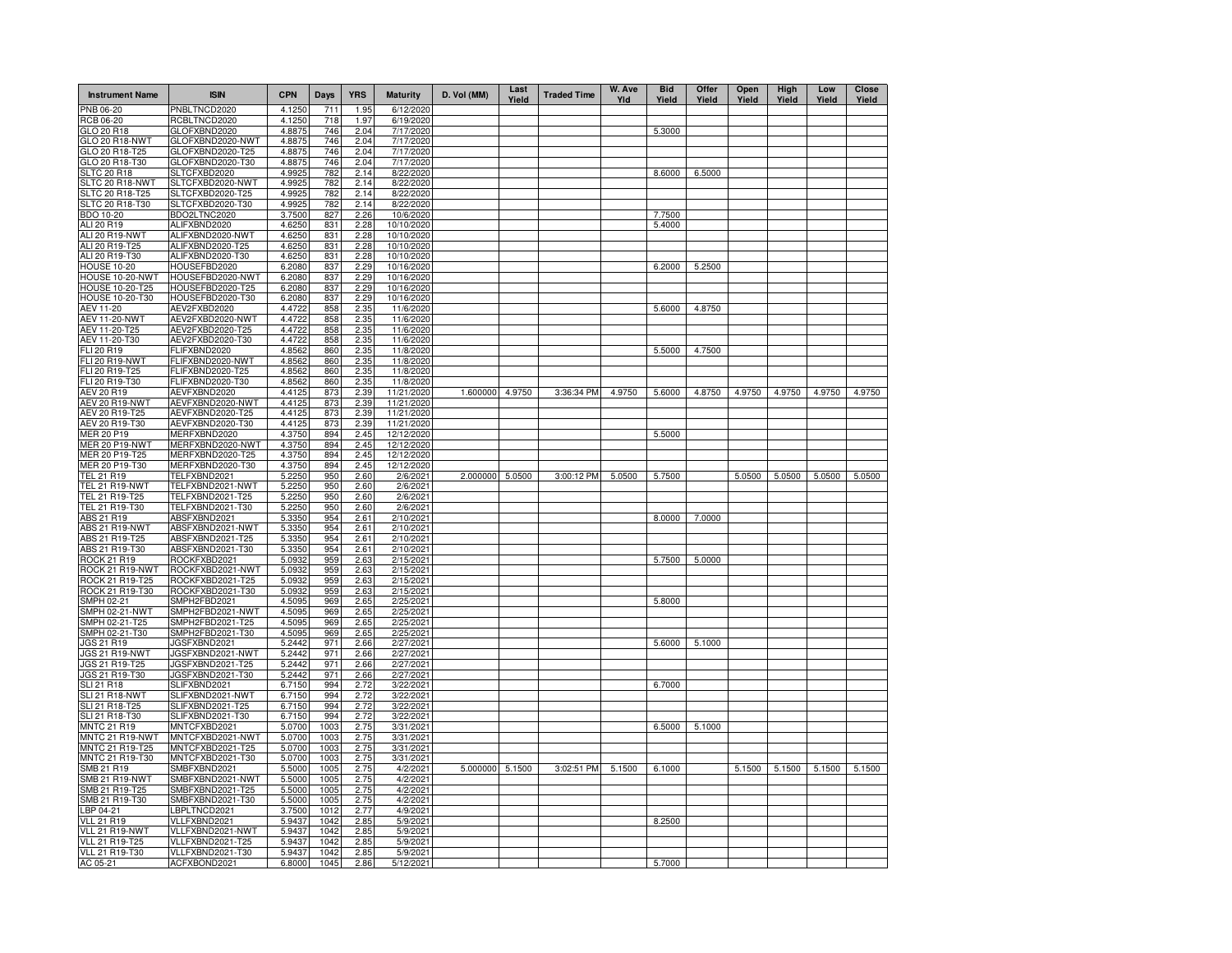| <b>Instrument Name</b>            | <b>ISIN</b>                          | <b>CPN</b>       | <b>Days</b>  | <b>YRS</b>   | <b>Maturity</b>        | D. Vol (MM) | Last<br>Yield | <b>Traded Time</b> | W. Ave<br>YId | <b>Bid</b><br>Yield | Offer<br>Yield | Open<br>Yield | High<br>Yield | Low<br>Yield | <b>Close</b><br>Yield |
|-----------------------------------|--------------------------------------|------------------|--------------|--------------|------------------------|-------------|---------------|--------------------|---------------|---------------------|----------------|---------------|---------------|--------------|-----------------------|
| AC 05-21-NWT                      | ACFXBOND2021-NWT                     | 6.8000           | 1045         | 2.86         | 5/12/2021              |             |               |                    |               |                     |                |               |               |              |                       |
| AC 05-21-T25                      | ACFXBOND2021-T25                     | 6.8000           | 1045         | 2.86         | 5/12/2021              |             |               |                    |               |                     |                |               |               |              |                       |
| AC 05-21-T30                      | ACFXBOND2021-T30                     | 6.8000           | 1045         | 2.86         | 5/12/2021              |             |               |                    |               |                     |                |               |               |              |                       |
| SM 21 R19<br>SM 21 R19-NWT        | SMICFXBD2021<br>SMICFXBD2021-NWT     | 5.2958<br>5.2958 | 1052<br>1052 | 2.88<br>2.88 | 5/19/2021<br>5/19/2021 |             |               |                    |               | 6.5000              |                |               |               |              |                       |
| SM 21 R19-T25                     | SMICFXBD2021-T25                     | 5.2958           | 1052         | 2.88         | 5/19/202               |             |               |                    |               |                     |                |               |               |              |                       |
| SM 21 R19-T30                     | SMICFXBD2021-T30                     | 5.2958           | 1052         | 2.88         | 5/19/2021              |             |               |                    |               |                     |                |               |               |              |                       |
| CHI 21 R19                        | CHIFXBND2021                         | 5.3200           | 1070         | 2.93         | 6/6/2021               |             |               |                    |               | 5.5000              | 5.2500         |               |               |              |                       |
| CHI 21 R19-NWT                    | CHIFXBND2021-NWT                     | 5.3200           | 1070         | 2.93         | 6/6/2021               |             |               |                    |               |                     |                |               |               |              |                       |
| CHI 21 R19-T25                    | CHIFXBND2021-T25                     | 5.3200           | 1070         | 2.93         | 6/6/2021               |             |               |                    |               |                     |                |               |               |              |                       |
| CHI 21 R19-T30                    | CHIFXBND2021-T30                     | 5.3200           | 1070         | 2.93         | 6/6/2021               |             |               |                    |               |                     |                |               |               |              |                       |
| <b>SMCGP 21 R19</b>               | SMCGPFBD2021                         | 4.3458           | 1105         | 3.03         | 7/11/2021              |             |               |                    |               | 7.5000              |                |               |               |              |                       |
| SMCGP 21 R19-NWT                  | SMCGPFBD2021-NWT                     | 4.3458           | 1105         | 3.03         | 7/11/2021              |             |               |                    |               |                     |                |               |               |              |                       |
| SMCGP 21 R19-T25                  | SMCGPFBD2021-T25                     | 4.3458           | 1105         | 3.03         | 7/11/2021              |             |               |                    |               |                     |                |               |               |              |                       |
| SMCGP 21 R19-T30<br>GTCAP 21 R19  | SMCGPFBD2021-T30<br>GTCFXBND2021     | 4.3458<br>5.1965 | 1105<br>1132 | 3.03<br>3.10 | 7/11/2021<br>8/7/2021  |             |               |                    |               | 5.3500              |                |               |               |              |                       |
| GTCAP 21 R19-NWT                  | GTCFXBND2021-NWT                     | 5.1965           | 1132         | 3.10         | 8/7/2021               |             |               |                    |               |                     |                |               |               |              |                       |
| GTCAP 21 R19-T25                  | GTCFXBND2021-T25                     | 5.1965           | 1132         | 3.10         | 8/7/2021               |             |               |                    |               |                     |                |               |               |              |                       |
| GTCAP 21 R19-T30                  | GTCFXBND2021-T30                     | 5.1965           | 1132         | 3.10         | 8/7/2021               |             |               |                    |               |                     |                |               |               |              |                       |
| <b>SMPH 21 R19</b>                | SMPHFXBD2021                         | 5.2006           | 1157         | 3.17         | 9/1/2021               |             |               |                    |               | 6.0000              | 5.3000         |               |               |              |                       |
| SMPH 21 R19-NWT                   | SMPHFXBD2021-NWT                     | 5.2006           | 1157         | 3.17         | 9/1/2021               |             |               |                    |               |                     |                |               |               |              |                       |
| SMPH 21 R19-T25                   | SMPHFXBD2021-T25                     | 5.2006           | 1157         | 3.17         | 9/1/2021               |             |               |                    |               |                     |                |               |               |              |                       |
| SMPH 21 R19-T30                   | SMPHFXBD2021-T30                     | 5.2006           | 1157         | 3.17         | 9/1/2021               |             |               |                    |               |                     |                |               |               |              |                       |
| CPG 21 R20                        | CPGIFXBD2021                         | 6.9758           | 1158         | 3.17         | 9/2/2021               |             |               |                    |               | 8.6500              | 6.5000         |               |               |              |                       |
| CPG 21 R20-NWT                    | CPGIFXBD2021-NWT                     | 6.9758           | 1158         | 3.17         | 9/2/2021               |             |               |                    |               |                     |                |               |               |              |                       |
| CPG 21 R20-T25                    | CPGIFXBD2021-T25                     | 6.9758           | 1158         | 3.17         | 9/2/2021               |             |               |                    |               |                     |                |               |               |              |                       |
| CPG 21 R20-T30                    | CPGIFXBD2021-T30                     | 6.9758           | 1158         | 3.17         | 9/2/2021               |             |               |                    |               |                     |                |               |               |              |                       |
| AP 21 R19<br>AP 21 R19-NWT        | APCFXBND2021<br>APCFXBND2021-NWT     | 5.2050<br>5.2050 | 1166<br>1166 | 3.19<br>3.19 | 9/10/2021<br>9/10/2021 |             |               |                    |               | 5.8500              |                |               |               |              |                       |
| AP 21 R19-T25                     | APCFXBND2021-T25                     | 5.2050           | 1166         | 3.19         | 9/10/2021              |             |               |                    |               |                     |                |               |               |              |                       |
| AP 21 R19-T30                     | APCFXBND2021-T30                     | 5.2050           | 1166         | 3.19         | 9/10/2021              |             |               |                    |               |                     |                |               |               |              |                       |
| PCOR 21 R19                       | PCORFXBD2021                         | 4.0032           | 1213         | 3.32         | 10/27/2021             |             |               |                    |               | 5.7000              |                |               |               |              |                       |
| PCOR 21 R19-NWT                   | PCORFXBD2021-NWT                     | 4.0032           | 1213         | 3.32         | 10/27/2021             |             |               |                    |               |                     |                |               |               |              |                       |
| PCOR 21 R19-T25                   | PCORFXBD2021-T25                     | 4.0032           | 1213         | 3.32         | 10/27/2021             |             |               |                    |               |                     |                |               |               |              |                       |
| PCOR 21 R19-T30                   | PCORFXBD2021-T30                     | 4.0032           | 1213         | 3.32         | 10/27/2021             |             |               |                    |               |                     |                |               |               |              |                       |
| MBT 11-21                         | MBTLTNCD2021                         | 4.2500           | 1238         | 3.39         | 11/21/2021             |             |               |                    |               |                     |                |               |               |              |                       |
| FLI 21 R20                        | FLIFXBND2021                         | 5.4000           | 1251         | 3.43         | 12/4/2021              |             |               |                    |               | 5.8000              |                |               |               |              |                       |
| FLI 21 R20-NWT                    | FLIFXBND2021-NWT                     | 5.4000           | 1251         | 3.43         | 12/4/2021              |             |               |                    |               |                     |                |               |               |              |                       |
| FLI 21 R20-T25                    | FLIFXBND2021-T25                     | 5.4000           | 1251         | 3.43         | 12/4/2021              |             |               |                    |               |                     |                |               |               |              |                       |
| FLI 21 R20-T30                    | FLIFXBND2021-T30                     | 5.4000           | 1251         | 3.43         | 12/4/2021              |             |               |                    |               |                     |                |               |               |              |                       |
| RLC 02-22<br><b>RLC 02-22-NWT</b> | RLCFXBND2022<br>RLCFXBND2022-NWT     | 4.8000<br>4.8000 | 1332<br>1332 | 3.65<br>3.65 | 2/23/2022<br>2/23/2022 |             |               |                    |               | 5.8000              |                |               |               |              |                       |
| RLC 02-22-T25                     | RLCFXBND2022-T25                     | 4.8000           | 1332         | 3.65         | 2/23/2022              |             |               |                    |               |                     |                |               |               |              |                       |
| RLC 02-22-T30                     | RLCFXBND2022-T30                     | 4.8000           | 1332         | 3.65         | 2/23/2022              |             |               |                    |               |                     |                |               |               |              |                       |
| <b>SMC 22 R20</b>                 | SMCFXBND2022                         | 4.8243           | 1338         | 3.66         | 3/1/2022               |             |               |                    |               | 6.5000              |                |               |               |              |                       |
| <b>SMC 22 R20-NWT</b>             | SMCFXBND2022-NWT                     | 4.8243           | 1338         | 3.66         | 3/1/2022               |             |               |                    |               |                     |                |               |               |              |                       |
| SMC 22 R20-T25                    | SMCFXBND2022-T25                     | 4.8243           | 1338         | 3.66         | 3/1/2022               |             |               |                    |               |                     |                |               |               |              |                       |
| SMC 22 R20-T30                    | SMCFXBND2022-T30                     | 4.8243           | 1338         | 3.66         | 3/1/2022               |             |               |                    |               |                     |                |               |               |              |                       |
| SMB 22 R19                        | SMBFXBND2022                         | 6.6000           | 1370         | 3.75         | 4/2/2022               | 3.000000    | 5.4750        | 3:10:38 PM         | 5.4750        | 5.6500              |                | 5.4750        | 5.4750        | 5.4750       | 5.4750                |
| <b>SMB 22 R19-NWT</b>             | SMBFXBND2022-NWT                     | 6.6000           | 1370         | 3.75         | 4/2/2022               |             |               |                    |               |                     |                |               |               |              |                       |
| SMB 22 R19-T25                    | SMBFXBND2022-T25                     | 6.6000           | 1370         | 3.75         | 4/2/2022               |             |               |                    |               |                     |                |               |               |              |                       |
| SMB 22 R19-T30<br>SMC 04-22 R20   | SMBFXBND2022-T30<br>SMC2FXBD2022     | 6.6000           | 1370<br>1375 | 3.75<br>3.76 | 4/2/2022<br>4/7/2022   |             |               |                    |               | 5.8000              | 5.0000         |               |               |              |                       |
| SMC 04-22 R20-NWT                 | SMC2FXBD2022-NWT                     | 5.1923<br>5.1923 | 1375         | 3.76         | 4/7/2022               |             |               |                    |               |                     |                |               |               |              |                       |
| SMC 04-22 R20-T25                 | SMC2FXBD2022-T25                     | 5.1923           | 1375         | 3.76         | 4/7/2022               |             |               |                    |               |                     |                |               |               |              |                       |
| SMC 04-22 R20-T30                 | SMC2FXBD2022-T30                     | 5.1923           | 1375         | 3.76         | 4/7/2022               |             |               |                    |               |                     |                |               |               |              |                       |
| ALI 22 R19                        | ALIFXBND2022                         | 6.0000           | 1395         | 3.82         | 4/27/2022              | 5.000000    | 6.0000        | 10:39:59 AM        | 6.0000        | 6.0000              |                | 6.0000        | 6.0000        | 6.0000       | 6.0000                |
| ALI 22 R19-NWT                    | ALIFXBND2022-NWT                     | 6.0000           | 1395         | 3.82         | 4/27/2022              |             |               |                    |               |                     |                |               |               |              |                       |
| ALI 22 R19-T25                    | ALIFXBND2022-T25                     | 6.0000           | 1395         | 3.82         | 4/27/2022              |             |               |                    |               |                     |                |               |               |              |                       |
| ALI 22 R19-T30                    | ALIFXBND2022-T30                     | 6.0000           | 1395         | 3.82         | 4/27/2022              |             |               |                    |               |                     |                |               |               |              |                       |
| ALI 22 4.5                        | ALI2FXBD2022                         | 4.5000           | 1397         | 3.82         | 4/29/2022              |             |               |                    |               | 6.0000              |                |               |               |              |                       |
| ALI 22 4.5-NWT                    | ALI2FXBD2022-NWT                     | 4.5000           | 1397         | 3.82         | 4/29/2022              |             |               |                    |               |                     |                |               |               |              |                       |
| ALI 22 4.5-T25<br>ALI 22 4.5-T30  | ALI2FXBD2022-T25<br>ALI2FXBD2022-T30 | 4.5000<br>4.5000 | 1397<br>1397 | 3.82         | 4/29/2022<br>4/29/2022 |             |               |                    |               |                     |                |               |               |              |                       |
| PSB 04-22                         | PSBLTNCD2022                         | 3.5000           | 1398         | 3.82<br>3.83 | 4/30/2022              |             |               |                    |               |                     |                |               |               |              |                       |
| CHIB 05-22                        | CHIBLTNC2022                         | 3.2500           | 1416         | 3.88         | 5/18/2022              |             |               |                    |               |                     |                |               |               |              |                       |
| <b>SLTC 22 R20</b>                | SLTCFXBD2022                         | 5.5796           | 1420         | 3.89         | 5/22/2022              |             |               |                    |               | 6.1000              |                |               |               |              |                       |
| SLTC 22 R20-NWT                   | SLTCFXBD2022-NWT                     | 5.5796           | 1420         | 3.89         | 5/22/2022              |             |               |                    |               |                     |                |               |               |              |                       |
| SLTC 22 R20-T25                   | SLTCFXBD2022-T25                     | 5.5796           | 1420         | 3.89         | 5/22/2022              |             |               |                    |               |                     |                |               |               |              |                       |
| SLTC 22 R20-T30                   | SLTCFXBD2022-T30                     | 5.5796           | 1420         | 3.89         | 5/22/2022              |             |               |                    |               |                     |                |               |               |              |                       |
| <b>PNB 06-22</b>                  | PNBLTNCD2022                         | 3.2500           | 1435         | 3.93         | 6/6/2022               |             |               |                    |               |                     |                |               |               |              |                       |
| <b>HOUSE 22 R20</b>               | HOUSEFBD2022                         | 6.1310           | 1475         | 4.04         | 7/16/2022              |             |               |                    |               | 8.0000              |                |               |               |              |                       |
|                                   | HOUSE 22 R20-NWT HOUSEFBD2022-NWT    | 6.1310           | 1475         | 4.04         | 7/16/2022              |             |               |                    |               |                     |                |               |               |              |                       |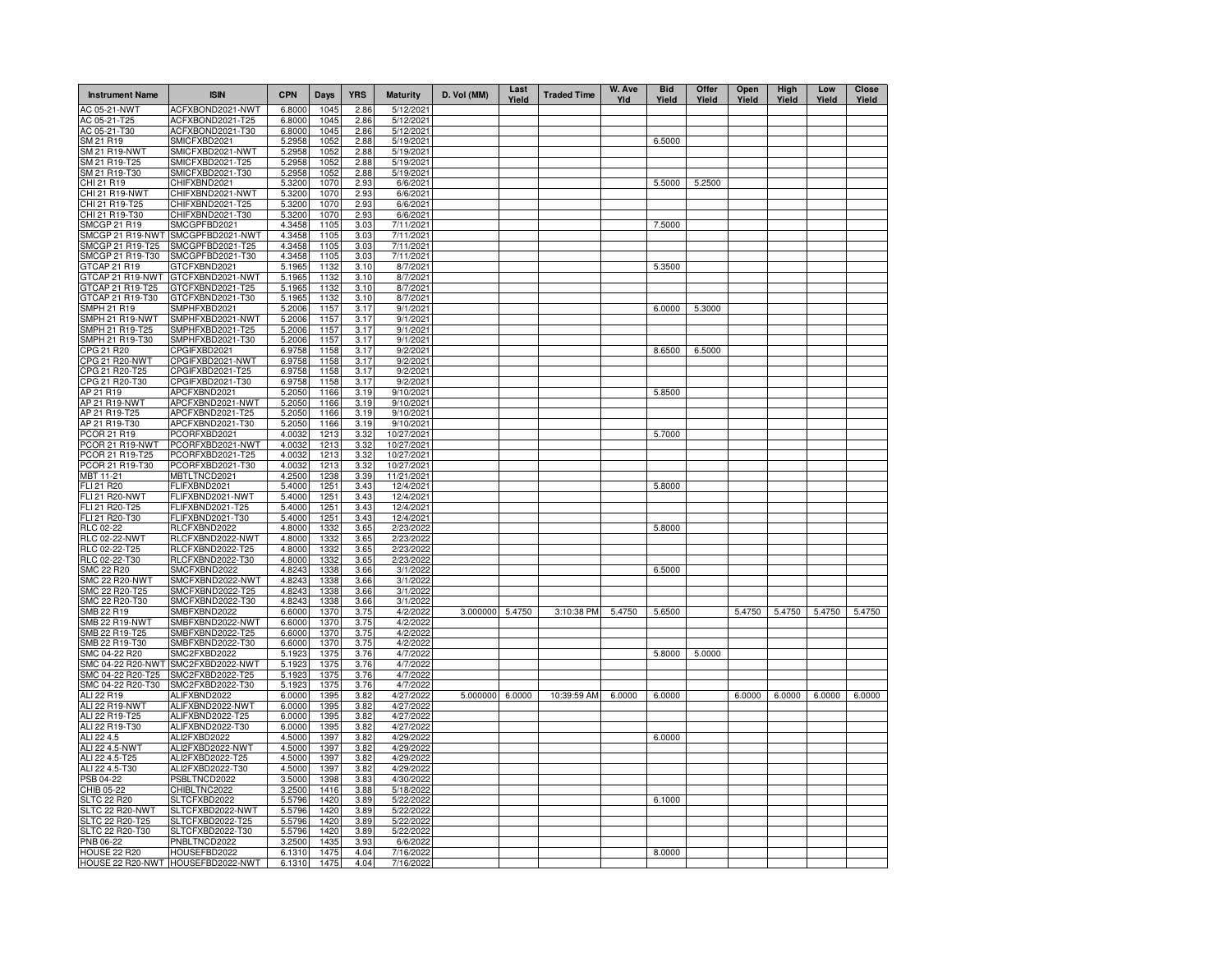| <b>Instrument Name</b>               | <b>ISIN</b>                          | <b>CPN</b>       | Days         | <b>YRS</b>   | <b>Maturity</b>          | D. Vol (MM)     | Last<br>Yield | <b>Traded Time</b> | W. Ave<br>Yld | <b>Bid</b><br>Yield | Offer<br>Yield | Open<br>Yield | High<br>Yield | Low<br>Yield | Close<br>Yield |
|--------------------------------------|--------------------------------------|------------------|--------------|--------------|--------------------------|-----------------|---------------|--------------------|---------------|---------------------|----------------|---------------|---------------|--------------|----------------|
| <b>HOUSE 22 R20-T25</b>              | HOUSEFBD2022-T25                     | 6.1310           | 1475         | 4.04         | 7/16/2022                |                 |               |                    |               |                     |                |               |               |              |                |
| HOUSE 22 R20-T30                     | HOUSEFBD2022-T30                     | 6.1310           | 1475         | 4.04         | 7/16/2022                |                 |               |                    |               |                     |                |               |               |              |                |
| SM 22 R19<br><b>SM 22 R19-NWT</b>    | SMICFXBD2022<br>SMICFXBD2022-NWT     | 6.9442<br>6.9442 | 1475<br>1475 | 4.04<br>4.04 | 7/16/2022<br>7/16/2022   |                 |               |                    |               | 5.6500              | 5.0000         |               |               |              |                |
| SM 22 R19-T25                        | SMICFXBD2022-T25                     | 6.9442           | 1475         | 4.04         | 7/16/2022                |                 |               |                    |               |                     |                |               |               |              |                |
| SM 22 R19-T30                        | SMICFXBD2022-T30                     | 6.9442           | 1475         | 4.04         | 7/16/2022                |                 |               |                    |               |                     |                |               |               |              |                |
| AEV 22 R20                           | AEVFXBND2022                         | 5.0056           | 1496         | 4.10         | 8/6/2022                 | 1.000000 5.6000 |               | 2:32:48 PM         | 5.6000        | 5.7500              | 5.0000         | 5.6000        | 5.6000        | 5.6000       | 5.6000         |
| <b>AEV 22 R20-NWT</b>                | AEVFXBND2022-NWT                     | 5.0056           | 1496         | 4.10         | 8/6/2022                 |                 |               |                    |               |                     |                |               |               |              |                |
| AEV 22 R20-T25                       | AEVFXBND2022-T25                     | 5.0056           | 1496         | 4.10         | 8/6/2022                 |                 |               |                    |               |                     |                |               |               |              |                |
| AEV 22 R20-T30                       | AEVFXBND2022-T30                     | 5.0056           | 1496         | 4.10         | 8/6/2022                 |                 |               |                    |               |                     |                |               |               |              |                |
| FLI 22 R20<br>FLI 22 R20-NWT         | FLIFXBND2022<br>FLIFXBND2022-NWT     | 5.3567<br>5.3567 | 1510<br>1510 | 4.13<br>4.13 | 8/20/2022<br>8/20/2022   |                 |               |                    |               | 6.0000              |                |               |               |              |                |
| FLI 22 R20-T25                       | FLIFXBND2022-T25                     | 5.3567           | 1510         | 4.13         | 8/20/2022                |                 |               |                    |               |                     |                |               |               |              |                |
| FLI 22 R20-T30                       | FLIFXBND2022-T30                     | 5.3567           | 1510         | 4.13         | 8/20/2022                |                 |               |                    |               |                     |                |               |               |              |                |
| EW 09-22                             | EWBLTNCD2022                         | 4.0000           | 1542         | 4.22         | 9/21/2022                |                 |               |                    |               |                     |                |               |               |              |                |
| PNB 10-22                            | PNB2LTNC2022                         | 3.7500           | 1578         | 4.32         | 10/27/2022               |                 |               |                    |               |                     |                |               |               |              |                |
| CHIB 12-22                           | CHIB2LTN2022                         | 3.6500           | 1614         | 4.42         | 12/2/2022                |                 |               |                    |               |                     |                |               |               |              |                |
| <b>RBANK 12-22</b>                   | RBANKLTN2022                         | 4.1250           | 1628         | 4.46         | 12/16/2022               |                 |               |                    |               |                     |                |               |               |              |                |
| <b>SMCGP 22 R20</b>                  | SMCGPFBD2022                         | 5.3750           | 1634         | 4.47         | 12/22/2022               |                 |               |                    |               | 7.5500              | 6.2500         |               |               |              |                |
| SMCGP 22 R20-NWT<br>SMCGP 22 R20-T25 | SMCGPFBD2022-NWT<br>SMCGPFBD2022-T25 | 5.3750<br>5.3750 | 1634<br>1634 | 4.47<br>4.47 | 12/22/2022<br>12/22/2022 |                 |               |                    |               |                     |                |               |               |              |                |
| SMCGP 22 R20-T30                     | SMCGPFBD2022-T30                     | 5.3750           | 1634         | 4.47         | 12/22/2022               |                 |               |                    |               |                     |                |               |               |              |                |
| CPI 01-23 R20                        | CPIFXBND2023                         | 5.0496           | 1650         | 4.52         | 1/7/2023                 |                 |               |                    |               | 6.9000              | 6.0000         |               |               |              |                |
| CPI 01-23 R20-NWT                    | CPIFXBND2023-NWT                     | 5.0496           | 1650         | 4.52         | 1/7/2023                 |                 |               |                    |               |                     |                |               |               |              |                |
| CPI 01-23 R20-T25                    | CPIFXBND2023-T25                     | 5.0496           | 1650         | 4.52         | 1/7/2023                 |                 |               |                    |               |                     |                |               |               |              |                |
| CPI 01-23 R20-T30                    | CPIFXBND2023-T30                     | 5.0496           | 1650         | 4.52         | 1/7/2023                 |                 |               |                    |               |                     |                |               |               |              |                |
| RCB 02-23                            | RCBLTNCD2023                         | 3.7500           | 1685         | 4.61         | 2/11/2023                |                 |               |                    |               |                     |                |               |               |              |                |
| <b>BDO 02-23</b>                     | BDOLTNCD2023                         | 3.6250           | 1692         | 4.63         | 2/18/2023                |                 |               |                    |               |                     |                |               |               |              |                |
| GTCAP 23 R20                         | GTCFXBND2023                         | 5.0937           | 1701         | 4.66         | 2/27/2023                | 2.600000        | 5.9500        | 2:46:18 PM         | 5.9500        | 6.7500              |                | 5.9500        | 5.9500        | 5.9500       | 5.9500         |
| GTCAP 23 R20-NWT                     | GTCFXBND2023-NWT                     | 5.0937           | 1701         | 4.66         | 2/27/2023                |                 |               |                    |               |                     |                |               |               |              |                |
| GTCAP 23 R20-T25<br>GTCAP 23 R20-T30 | GTCFXBND2023-T25<br>GTCFXBND2023-T30 | 5.0937<br>5.0937 | 1701<br>1701 | 4.66<br>4.66 | 2/27/2023<br>2/27/2023   |                 |               |                    |               |                     |                |               |               |              |                |
| <b>SMPH 23 R21</b>                   | SMPHFXBD2023                         | 5.6630           | 1703         | 4.66         | 3/1/2023                 | 2.800000 6.0000 |               | 2:57:14 PM         | 6.5683        | 7.0000              |                | 6.8000        | 6.8000        | 6.0000       | 6.0000         |
| SMPH 23 R21-NWT                      | SMPHFXBD2023-NWT                     | 5.6630           | 1703         | 4.66         | 3/1/2023                 |                 |               |                    |               |                     |                |               |               |              |                |
| SMPH 23 R21-T25                      | SMPHFXBD2023-T25                     | 5.6630           | 1703         | 4.66         | 3/1/2023                 |                 |               |                    |               |                     |                |               |               |              |                |
| SMPH 23 R21-T30                      | SMPHFXBD2023-T30                     | 5.6630           | 1703         | 4.66         | 3/1/2023                 |                 |               |                    |               |                     |                |               |               |              |                |
| SMC 23 R21                           | SMCFXBND2023                         | 6.2500           | 1721         | 4.71         | 3/19/2023                |                 |               |                    |               | 6.4000              | 6.2500         |               |               |              |                |
| SMC 23 R21-NWT                       | SMCFXBND2023-NWT                     | 6.2500           | 1721         | 4.71         | 3/19/2023                |                 |               |                    |               |                     |                |               |               |              |                |
| SMC 23 R21-T25                       | SMCFXBND2023-T25                     | 6.2500           | 1721         | 4.71         | 3/19/2023                |                 |               |                    |               |                     |                |               |               |              |                |
| SMC 23 R21-T30                       | SMCFXBND2023-T30                     | 6.2500           | 1721         | 4.71         | 3/19/2023                |                 |               |                    |               |                     |                |               |               |              |                |
| PNB 04-23<br>ALI 28 R23              | PNBLTNCD2023<br>ALIFXBND2028         | 3.8750<br>5.9203 | 1759<br>1760 | 4.82<br>4.82 | 4/26/2023<br>4/27/2023   |                 |               |                    |               | 7.2500              | 5.8750         |               |               |              |                |
| ALI 28 R23-NWT                       | ALIFXBND2028-NWT                     | 5.9203           | 1760         | 4.82         | 4/27/2023                |                 |               |                    |               |                     |                |               |               |              |                |
| ALI 28 R23-T25                       | ALIFXBND2028-T25                     | 5.9203           | 1760         | 4.82         | 4/27/2023                |                 |               |                    |               |                     |                |               |               |              |                |
| ALI 28 R23-T30                       | ALIFXBND2028-T30                     | 5.9203           | 1760         | 4.82         | 4/27/2023                |                 |               |                    |               |                     |                |               |               |              |                |
| EDC 23 R19                           | EDCFXBND2023                         | 4.7312           | 1766         | 4.84         | 5/3/2023                 |                 |               |                    |               | 7.0000              |                |               |               |              |                |
| EDC 23 R19-NWT                       | EDCFXBND2023-NWT                     | 4.7312           | 1766         | 4.84         | 5/3/2023                 |                 |               |                    |               |                     |                |               |               |              |                |
| EDC 23 R19-T25                       | EDCFXBND2023-T25                     | 4.7312           | 1766         | 4.84         | 5/3/2023                 |                 |               |                    |               |                     |                |               |               |              |                |
| EDC 23 R19-T30                       | EDCFXBND2023-T30                     | 4.7312           | 1766         | 4.84         | 5/3/2023                 |                 |               |                    |               |                     |                |               |               |              |                |
| <b>SECB 05-23</b><br>BPI 05-23       | SECBLTNC2023<br>BPILTNCD2023         | 3.8750<br>3.7500 | 1771<br>1787 | 4.85<br>4.89 | 5/8/2023<br>5/24/2023    | 1.500000        | 5.7500        | 11:16:40 AM        | 5.7500        |                     |                | 5.7500        | 5.7500        | 5.7500       | 5.7500         |
| AC 23 R22                            | ACFXBOND2023                         | 3.9200           | 1831         | 5.01         | 7/7/2023                 |                 |               |                    |               | 6.3500              | 5.7500         |               |               |              |                |
| <b>AC 23 R22-NWT</b>                 | ACFXBOND2023-NWT                     | 3.9200           | 1831         | 5.01         | 7/7/2023                 |                 |               |                    |               |                     |                |               |               |              |                |
| AC 23 R22-T25                        | ACFXBOND2023-T25                     | 3.9200           | 1831         | 5.01         | 7/7/2023                 |                 |               |                    |               |                     |                |               |               |              |                |
| AC 23 R22-T30                        | ACFXBOND2023-T30                     | 3.9200           | 1831         | 5.01         | 7/7/2023                 |                 |               |                    |               |                     |                |               |               |              |                |
| <b>SMCGP 23 R21</b>                  | SMCGPFBD2023                         | 4.7575           | 1835         | 5.02         | 7/11/2023                |                 |               |                    |               | 6.4500              |                |               |               |              |                |
|                                      | SMCGP 23 R21-NWT SMCGPFBD2023-NWT    | 4.7575           | 1835         | 5.02         | 7/11/2023                |                 |               |                    |               |                     |                |               |               |              |                |
| SMCGP 23 R21-T25                     | SMCGPFBD2023-T25                     | 4.7575           | 1835         | 5.02         | 7/11/2023                |                 |               |                    |               |                     |                |               |               |              |                |
| SMCGP 23 R21-T30                     | SMCGPFBD2023-T30                     | 4.7575           | 1835         | 5.02         | 7/11/2023                | 1.000000 5.9750 |               | 2:44:39 PM         | 5.9750        | 7.0000              |                | 5.9750        | 5.9750        | 5.9750       | 5.9750         |
| GLO 23 R20<br>GLO 23 R20-NWT         | GLOFXBND2023<br>GLOFXBND2023-NWT     | 5.2792<br>5.2792 | 1841<br>1841 | 5.04<br>5.04 | 7/17/2023<br>7/17/2023   |                 |               |                    |               |                     |                |               |               |              |                |
| GLO 23 R20-T25                       | GLOFXBND2023-T25                     | 5.2792           | 1841         | 5.04         | 7/17/2023                |                 |               |                    |               |                     |                |               |               |              |                |
| GLO 23 R20-T30                       | GLOFXBND2023-T30                     | 5.2792           | 1841         | 5.04         | 7/17/2023                |                 |               |                    |               |                     |                |               |               |              |                |
| UBP 08-23                            | UBPLTNCD2023                         | 4.3750           | 1876         | 5.14         | 8/21/2023                |                 |               |                    |               |                     |                |               |               |              |                |
| MBT 09-23                            | MBTLTNCD2023                         | 3.5000           | 1905         | 5.22         | 9/19/2023                |                 |               |                    |               |                     |                |               |               |              |                |
| ALI 23 R22                           | ALIFXBND2023                         | 3.8915           | 1923         | 5.26         | 10/7/2023                |                 |               |                    |               | 6.4250              |                |               |               |              |                |
| ALI 23 R22-NWT                       | ALIFXBND2023-NWT                     | 3.8915           | 192          | 5.26         | 10/7/2023                |                 |               |                    |               |                     |                |               |               |              |                |
| ALI 23 R22-T25                       | ALIFXBND2023-T25                     | 3.8915           | 1923         | 5.26         | 10/7/2023                |                 |               |                    |               |                     |                |               |               |              |                |
| ALI 23 R22-T30<br>PCOR 23 R21        | ALIFXBND2023-T30                     | 3.8915<br>4.5219 | 1923<br>1943 | 5.26         | 10/7/2023                | 0.850000 6.1000 |               | 2:57:33 PM         | 6.1000        | 6.4000              | 5.8500         | 6.1000        | 6.1000        | 6.1000       | 6.1000         |
| PCOR 23 R21-NWT                      | PCORFXBD2023<br>PCORFXBD2023-NWT     | 4.5219           | 1943         | 5.32<br>5.32 | 10/27/2023<br>10/27/2023 |                 |               |                    |               |                     |                |               |               |              |                |
| PCOR 23 R21-T25                      | PCORFXBD2023-T25                     | 4.5219           | 1943         | 5.32         | 10/27/2023               |                 |               |                    |               |                     |                |               |               |              |                |
| PCOR 23 R21-T30                      | PCORFXBD2023-T30                     | 4.5219           | 1943         | 5.32         | 10/27/2023               |                 |               |                    |               |                     |                |               |               |              |                |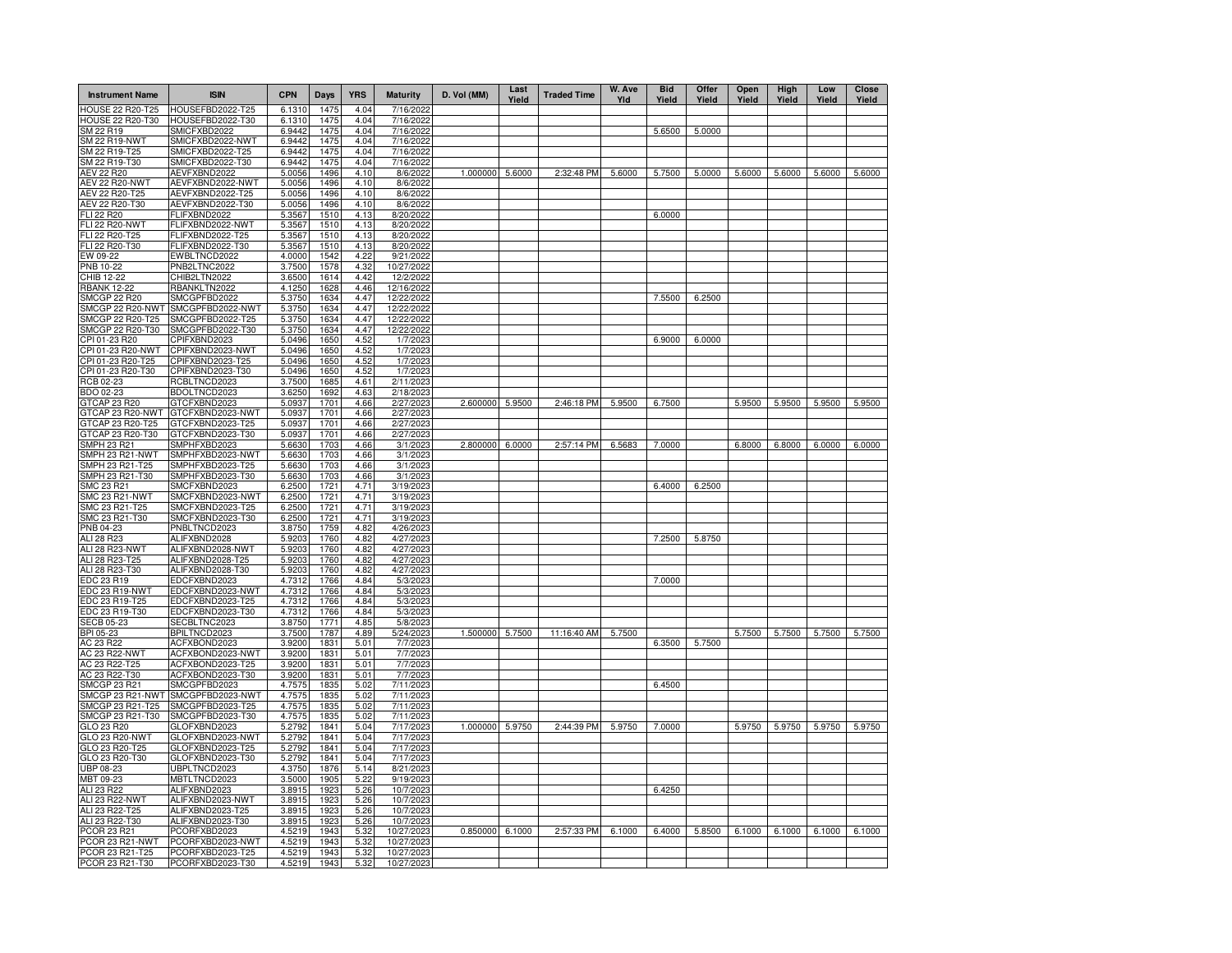| <b>Instrument Name</b>                   | <b>ISIN</b>                          | <b>CPN</b>       | Days         | <b>YRS</b>   | <b>Maturity</b>         | D. Vol (MM)     | Last<br>Yield | <b>Traded Time</b> | W. Ave<br>YId | <b>Bid</b><br>Yield | Offer<br>Yield | Open<br>Yield | High<br>Yield | Low<br>Yield | <b>Close</b><br>Yield |
|------------------------------------------|--------------------------------------|------------------|--------------|--------------|-------------------------|-----------------|---------------|--------------------|---------------|---------------------|----------------|---------------|---------------|--------------|-----------------------|
| <b>SECB 11-23</b>                        | SECB2LTN2023                         | 4.5000           | 1949         | 5.34         | 11/2/2023               |                 |               |                    |               |                     |                |               |               |              |                       |
| BDO 11-23                                | BDO2LTNC2023                         | 4.3750           | 1954         | 5.35         | 11/7/2023               |                 |               |                    |               |                     |                |               |               |              |                       |
| FLI 23 R20                               | FLIFXBND2023                         | 5.4333           | 1955         | 5.35         | 11/8/2023               |                 |               |                    |               | 6.5000              |                |               |               |              |                       |
| FLI 23 R20-NWT                           | FLIFXBND2023-NWT                     | 5.4333           | 1955         | 5.35         | 11/8/2023               |                 |               |                    |               |                     |                |               |               |              |                       |
| FLI 23 R20-T25                           | FLIFXBND2023-T25                     | 5.4333           | 1955         | 5.35         | 11/8/2023               |                 |               |                    |               |                     |                |               |               |              |                       |
| FLI 23 R20-T30<br>AEV 23 R20             | FLIFXBND2023-T30<br>AEVFXBND2023     | 5.4333<br>4.6188 | 1955<br>1968 | 5.35<br>5.39 | 11/8/2023<br>11/21/2023 |                 |               |                    |               | 6.1500              |                |               |               |              |                       |
| <b>AEV 23 R20-NWT</b>                    | AEVFXBND2023-NWT                     | 4.6188           | 1968         | 5.39         | 11/21/2023              |                 |               |                    |               |                     |                |               |               |              |                       |
| AEV 23 R20-T25                           | AEVFXBND2023-T25                     | 4.6188           | 1968         | 5.39         | 11/21/2023              |                 |               |                    |               |                     |                |               |               |              |                       |
| AEV 23 R20-T30                           | AEVFXBND2023-T30                     | 4.6188           | 1968         | 5.39         | 11/21/2023              |                 |               |                    |               |                     |                |               |               |              |                       |
| EW 12-23                                 | EWBLTNCD2023                         | 4.6250           | 1984         | 5.43         | 12/7/2023               |                 |               |                    |               |                     |                |               |               |              |                       |
| SM 23 R21                                | SMICFXBD2023                         | 5.1590           | 1986         | 5.44         | 12/9/2023               | 5.500000 6.5000 |               | 3:47:36 PM         | 6.1360        | 6.6000              | 5.6000         | 6.1000        | 6.5000        | 6.1000       | 6.5000                |
| SM 23 R21-NWT                            | SMICFXBD2023-NWT                     | 5.1590           | 1986         | 5.44         | 12/9/2023               |                 |               |                    |               |                     |                |               |               |              |                       |
| SM 23 R21-T25                            | SMICFXBD2023-T25                     | 5.1590           | 1986         | 5.44         | 12/9/2023               |                 |               |                    |               |                     |                |               |               |              |                       |
| SM 23 R21-T30                            | SMICFXBD2023-T30                     | 5.1590           | 1986         | 5.44         | 12/9/2023               |                 |               |                    |               |                     |                |               |               |              |                       |
| FDC 24 R21                               | FDCFXBND2024                         | 6.1458           | 2032         | 5.56         | 1/24/2024               | 3.000000 6.0750 |               | 2:53:31 PM         | 6.0750        | 6.1500              | 5.7500         | 6.0750        | 6.0750        | 6.0750       | 6.0750                |
| FDC 24 R21-NWT                           | FDCFXBND2024-NWT                     | 6.1458           | 2032         | 5.56         | 1/24/2024               |                 |               |                    |               |                     |                |               |               |              |                       |
| FDC 24 R21-T25                           | FDCFXBND2024-T25                     | 6.1458           | 2032         | 5.56         | 1/24/2024               |                 |               |                    |               |                     |                |               |               |              |                       |
| FDC 24 R21-T30                           | FDCFXBND2024-T30                     | 6.1458           | 2032         | 5.56         | 1/24/2024               |                 |               |                    |               |                     |                |               |               |              |                       |
| ALI 24 R20                               | ALIFXBND2024                         | 5.0000           | 2038         | 5.58         | 1/30/2024               |                 |               |                    |               | 6.2500              |                |               |               |              |                       |
| ALI 24 R20-NWT                           | ALIFXBND2024-NWT                     | 5.0000           | 2038         | 5.58         | 1/30/2024               |                 |               |                    |               |                     |                |               |               |              |                       |
| ALI 24 R20-T25<br>ALI 24 R20-T30         | ALIFXBND2024-T25<br>ALIFXBND2024-T30 | 5.0000<br>5.0000 | 2038<br>2038 | 5.58<br>5.58 | 1/30/2024<br>1/30/2024  |                 |               |                    |               |                     |                |               |               |              |                       |
| <b>TEL 24 R21</b>                        | TELFXBND2024                         | 5.2813           | 2045         | 5.60         | 2/6/2024                |                 |               |                    |               | 6.9000              | 5.5000         |               |               |              |                       |
| <b>TEL 24 R21-NWT</b>                    | TELFXBND2024-NWT                     | 5.2813           | 2045         | 5.60         | 2/6/2024                |                 |               |                    |               |                     |                |               |               |              |                       |
| TEL 24 R21-T25                           | TELFXBND2024-T25                     | 5.2813           | 2045         | 5.60         | 2/6/2024                |                 |               |                    |               |                     |                |               |               |              |                       |
| TEL 24 R21-T30                           | TELFXBND2024-T30                     | 5.2813           | 2045         | 5.60         | 2/6/2024                |                 |               |                    |               |                     |                |               |               |              |                       |
| <b>JGS 24 R20</b>                        | JGSFXBND2024                         | 5.3000           | 2066         | 5.66         | 2/27/2024               | 5.000000        | 6.1500        | 2:51:06 PM         | 6.1500        | 6.9000              | 5.6500         | 6.1500        | 6.1500        | 6.1500       | 6.1500                |
| JGS 24 R20-NWT                           | JGSFXBND2024-NWT                     | 5.3000           | 2066         | 5.66         | 2/27/2024               |                 |               |                    |               |                     |                |               |               |              |                       |
| JGS 24 R20-T25                           | JGSFXBND2024-T25                     | 5.3000           | 2066         | 5.66         | 2/27/2024               |                 |               |                    |               |                     |                |               |               |              |                       |
| JGS 24 R20-T30                           | JGSFXBND2024-T30                     | 5.3000           | 2066         | 5.66         | 2/27/2024               |                 |               |                    |               |                     |                |               |               |              |                       |
| SMC 24 R22                               | SMCFXBND2024                         | 5.2840           | 2069         | 5.66         | 3/1/2024                |                 |               |                    |               | 7.0000              |                |               |               |              |                       |
| <b>SMC 24 R22-NWT</b>                    | SMCFXBND2024-NWT                     | 5.2840           | 2069         | 5.66         | 3/1/2024                |                 |               |                    |               |                     |                |               |               |              |                       |
| SMC 24 R22-T25                           | SMCFXBND2024-T25                     | 5.2840           | 2069         | 5.66         | 3/1/2024                |                 |               |                    |               |                     |                |               |               |              |                       |
| SMC 24 R22-T30                           | SMCFXBND2024-T30                     | 5.2840           | 2069         | 5.66         | 3/1/2024                |                 |               |                    |               |                     |                |               |               |              |                       |
| STIESG 24 R22                            | STIGFXBD2024                         | 5.8085           | 2091         | 5.72         | 3/23/2024               |                 |               |                    |               | 6.8000              |                |               |               |              |                       |
| STIESG 24 R22-NWT                        | STIGFXBD2024-NWT                     | 5.8085           | 2091         | 5.72         | 3/23/2024               |                 |               |                    |               |                     |                |               |               |              |                       |
| STIESG 24 R22-T25<br>STIESG 24 R22-T30   | STIGFXBD2024-T25                     | 5.8085           | 2091<br>2091 | 5.72         | 3/23/2024               |                 |               |                    |               |                     |                |               |               |              |                       |
| <b>MEG 24 R22</b>                        | STIGFXBD2024-T30<br>MEGFXBND2024     | 5.8085<br>5.3535 | 2096         | 5.72<br>5.74 | 3/23/2024<br>3/28/2024  |                 |               |                    |               | 6.3000              | 5.2500         |               |               |              |                       |
| <b>MEG 24 R22-NWT</b>                    | MEGFXBND2024-NWT                     | 5.3535           | 2096         | 5.74         | 3/28/2024               |                 |               |                    |               |                     |                |               |               |              |                       |
| MEG 24 R22-T25                           | MEGFXBND2024-T25                     | 5.3535           | 2096         | 5.74         | 3/28/2024               |                 |               |                    |               |                     |                |               |               |              |                       |
| MEG 24 R22-T30                           | MEGFXBND2024-T30                     | 5.3535           | 2096         | 5.74         | 3/28/2024               |                 |               |                    |               |                     |                |               |               |              |                       |
| <b>MNTC 24 R21</b>                       | MNTCFXBD2024                         | 5.5000           | 2099         | 5.75         | 3/31/2024               |                 |               |                    |               | 6.7500              | 5.5000         |               |               |              |                       |
| MNTC 24 R21-NWT                          | MNTCFXBD2024-NWT                     | 5.5000           | 2099         | 5.75         | 3/31/2024               |                 |               |                    |               |                     |                |               |               |              |                       |
| MNTC 24 R21-T25                          | MNTCFXBD2024-T25                     | 5.5000           | 2099         | 5.75         | 3/31/2024               |                 |               |                    |               |                     |                |               |               |              |                       |
| MNTC 24 R21-T30                          | MNTCFXBD2024-T30                     | 5.5000           | 2099         | 5.75         | 3/31/2024               |                 |               |                    |               |                     |                |               |               |              |                       |
| SMB 24 R21                               | SMBFXBND2024                         | 6.0000           | 2101         | 5.75         | 4/2/2024                |                 |               |                    |               | 7.5000              |                |               |               |              |                       |
| SMB 24 R21-NWT                           | SMBFXBND2024-NWT                     | 6.0000           | 2101         | 5.75         | 4/2/2024                |                 |               |                    |               |                     |                |               |               |              |                       |
| SMB 24 R21-T25                           | SMBFXBND2024-T25                     | 6.0000           | 2101         | 5.75         | 4/2/2024                |                 |               |                    |               |                     |                |               |               |              |                       |
| SMB 24 R21-T30                           | SMBFXBND2024-T30                     | 6.0000           | 2101         | 5.75         | 4/2/2024                |                 |               |                    |               |                     |                |               |               |              |                       |
| SMPH 05-24 R22                           | SMPH2FBD2024                         | 5.1683           | 2147         | 5.88         | 5/18/2024               |                 |               |                    |               | 6.5450              | 5.7500         |               |               |              |                       |
| SMPH 05-24 R22-NWT                       | SMPH2FBD2024-NWT                     | 5.1683           | 2147         | 5.88         | 5/18/2024               |                 |               |                    |               |                     |                |               |               |              |                       |
| SMPH 05-24 R22-T25<br>SMPH 05-24 R22-T30 | SMPH2FBD2024-T25<br>SMPH2FBD2024-T30 | 5.1683<br>5.1683 | 2147<br>2147 | 5.88<br>5.88 | 5/18/2024<br>5/18/2024  |                 |               |                    |               |                     |                |               |               |              |                       |
| SM 24 R21                                | SMICFXBD2024                         | 5.6125           | 2148         | 5.88         | 5/19/2024               |                 |               |                    |               | 6.8000              | 5.7500         |               |               |              |                       |
| SM 24 R21-NWT                            | SMICFXBD2024-NWT                     | 5.6125           | 2148         | 5.88         | 5/19/2024               |                 |               |                    |               |                     |                |               |               |              |                       |
| SM 24 R21-T25                            | SMICFXBD2024-T25                     | 5.6125           | 2148         | 5.88         | 5/19/2024               |                 |               |                    |               |                     |                |               |               |              |                       |
| SM 24 R21-T30                            | SMICFXBD2024-T30                     | 5.6125           | 2148         | 5.88         | 5/19/2024               |                 |               |                    |               |                     |                |               |               |              |                       |
| MBT 07-24                                | MBTLTNCD2024                         | 3.8750           | 2210         | 6.05         | 7/20/2024               |                 |               |                    |               |                     |                |               |               |              |                       |
| DD 24 R22                                | DDFXBOND2024                         | 6.0952           | 2211         | 6.05         | 7/21/2024               |                 |               |                    |               | 8.6000              | 6.5000         |               |               |              |                       |
| <b>DD 24 R22-NWT</b>                     | DDFXBOND2024-NWT                     | 6.0952           | 2211         | 6.05         | 7/21/2024               |                 |               |                    |               |                     |                |               |               |              |                       |
| DD 24 R22-T25                            | DDFXBOND2024-T25                     | 6.0952           | 2211         | 6.05         | 7/21/2024               |                 |               |                    |               |                     |                |               |               |              |                       |
| DD 24 R22-T30                            | DDFXBOND2024-T30                     | 6.0952           | 2211         | 6.05         | 7/21/2024               |                 |               |                    |               |                     |                |               |               |              |                       |
| GTCAP 24 R21                             | GTCFXBND2024                         | 5.6250           | 2228         | 6.10         | 8/7/2024                |                 |               |                    |               | 6.7500              |                |               |               |              |                       |
| GTCAP 24 R21-NWT                         | GTCFXBND2024-NWT                     | 5.6250           | 2228         | 6.10         | 8/7/2024                |                 |               |                    |               |                     |                |               |               |              |                       |
| GTCAP 24 R21-T25                         | GTCFXBND2024-T25                     | 5.6250           | 2228         | 6.10         | 8/7/2024                |                 |               |                    |               |                     |                |               |               |              |                       |
| GTCAP 24 R21-T30                         | GTCFXBND2024-T30                     | 5.6250           | 2228         | 6.10         | 8/7/2024                |                 |               |                    |               |                     |                |               |               |              |                       |
| <b>VLL 24 R23</b>                        | VLLFXBND2024                         | 5.7512           | 2229         | 6.10         | 8/8/2024                |                 |               |                    |               | 7.2500              |                |               |               |              |                       |
| VLL 24 R23-NWT<br><b>VLL 24 R23-T25</b>  | VLLFXBND2024-NWT<br>VLLFXBND2024-T25 | 5.7512<br>5.7512 | 2229<br>2229 | 6.10<br>6.10 | 8/8/2024<br>8/8/2024    |                 |               |                    |               |                     |                |               |               |              |                       |
| <b>VLL 24 R23-T30</b>                    | VLLFXBND2024-T30                     | 5.7512           | 2229         | 6.10         | 8/8/2024                |                 |               |                    |               |                     |                |               |               |              |                       |
| <b>SMPH 24 R21</b>                       | SMPHFXBD2024                         | 5.7417           | 2253         | 6.17         | 9/1/2024                |                 |               |                    |               | 6.7500              |                |               |               |              |                       |
|                                          |                                      |                  |              |              |                         |                 |               |                    |               |                     |                |               |               |              |                       |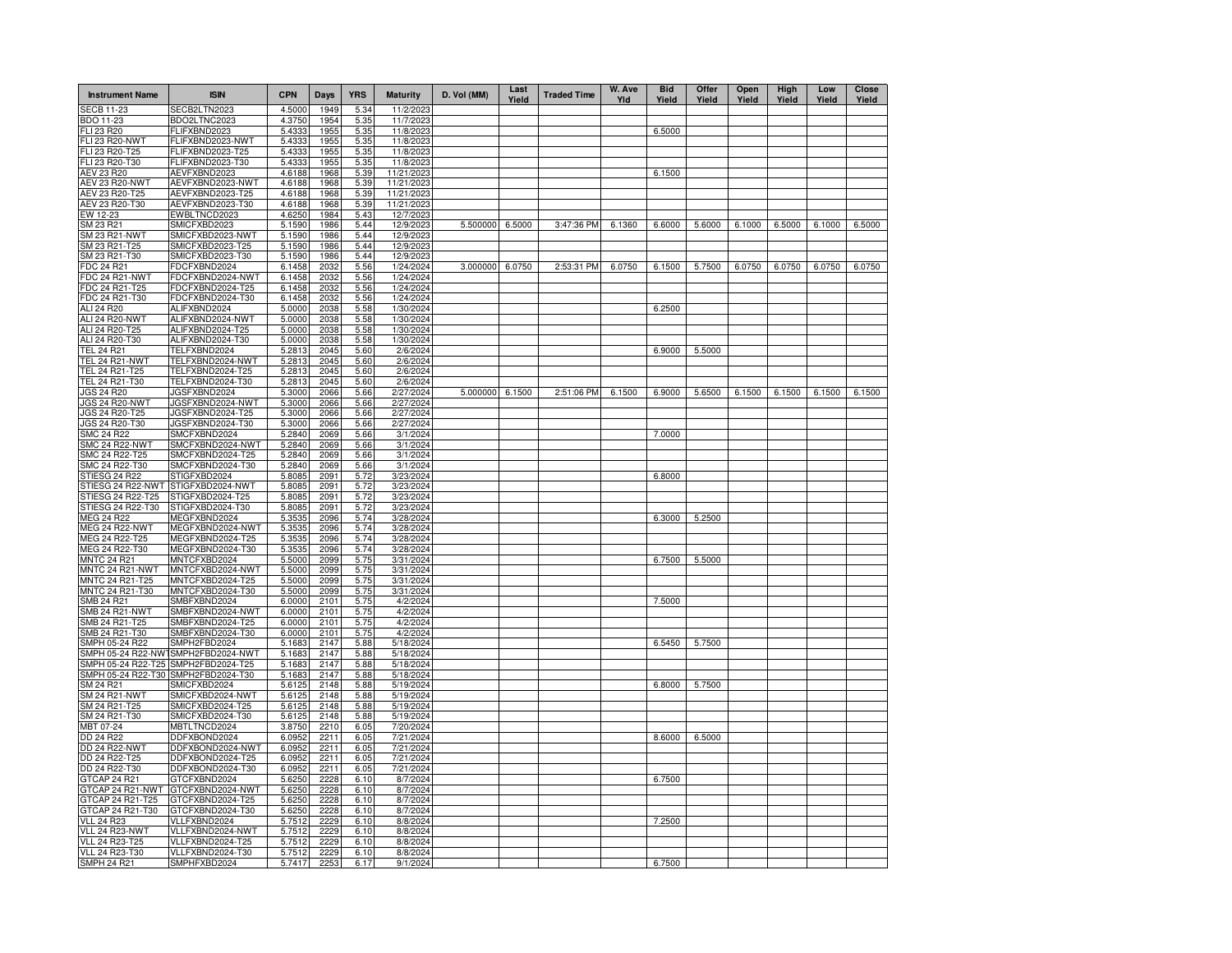| <b>Instrument Name</b>                   | <b>ISIN</b>                          | <b>CPN</b>       | <b>Days</b>  | <b>YRS</b>   | <b>Maturity</b>          | D. Vol (MM)      | Last<br>Yield | <b>Traded Time</b> | W. Ave<br>Yld | <b>Bid</b><br>Yield | Offer<br>Yield | Open<br>Yield | High<br>Yield | Low<br>Yield | <b>Close</b><br>Yield |
|------------------------------------------|--------------------------------------|------------------|--------------|--------------|--------------------------|------------------|---------------|--------------------|---------------|---------------------|----------------|---------------|---------------|--------------|-----------------------|
| SMPH 24 R21-NWT                          | SMPHFXBD2024-NWT                     | 5.7417           | 2253         | 6.17         | 9/1/2024                 |                  |               |                    |               |                     |                |               |               |              |                       |
| SMPH 24 R21-T25                          | SMPHFXBD2024-T25                     | 5.7417           | 2253         | 6.17         | 9/1/2024                 |                  |               |                    |               |                     |                |               |               |              |                       |
| SMPH 24 R21-T30                          | SMPHFXBD2024-T30                     | 5.7417           | 2253         | 6.17         | 9/1/2024                 |                  |               |                    |               |                     |                |               |               |              |                       |
| FLI 24 R21<br>FLI 24 R21-NWT             | FLIFXBND2024<br>FLIFXBND2024-NWT     | 5.6389<br>5.6389 | 2347<br>2347 | 6.43<br>6.43 | 12/4/2024<br>12/4/2024   |                  |               |                    |               | 6.9000              | 5.7500         |               |               |              |                       |
| FLI 24 R21-T25                           | -LIFXBND2024-T25                     | 5.6389           | 2347         | 6.43         | 12/4/2024                |                  |               |                    |               |                     |                |               |               |              |                       |
| FLI 24 R21-T30                           | FLIFXBND2024-T30                     | 5.6389           | 2347         | 6.43         | 12/4/2024                |                  |               |                    |               |                     |                |               |               |              |                       |
| <b>SMCGP 24 R22</b>                      | SMCGPFBD2024                         | 6.2500           | 2365         | 6.48         | 12/22/2024               |                  |               |                    |               | 7.2000              | 6.2000         |               |               |              |                       |
| SMCGP 24 R22-NWT                         | SMCGPFBD2024-NWT                     | 6.2500           | 2365         | 6.48         | 12/22/2024               |                  |               |                    |               |                     |                |               |               |              |                       |
| SMCGP 24 R22-T25                         | SMCGPFBD2024-T25                     | 6.2500           | 2365         | 6.48         | 12/22/2024               |                  |               |                    |               |                     |                |               |               |              |                       |
| SMCGP 24 R22-T30                         | SMCGPFBD2024-T30                     | 6.2500           | 2365         | 6.48         | 12/22/2024               |                  |               |                    |               |                     |                |               |               |              |                       |
| AC 25 R23                                | ACFXBOND2025                         | 4.8200           | 2415         | 6.61         | 2/10/2025                | 20.000000 7.2500 |               | 2:52:49 PM         | 7.2500        | 6.8500              |                | 7.2500        | 7.2500        | 7.2500       | 7.2500                |
| <b>AC 25 R23-NWT</b>                     | ACFXBOND2025-NWT                     | 4.8200           | 2415         | 6.61         | 2/10/2025                |                  |               |                    |               |                     |                |               |               |              |                       |
| AC 25 R23-T25                            | ACFXBOND2025-T25                     | 4.8200           | 2415         | 6.61         | 2/10/2025                |                  |               |                    |               |                     |                |               |               |              |                       |
| AC 25 R23-T30                            | ACFXBOND2025-T30                     | 4.8200           | 2415         | 6.61         | 2/10/2025                |                  |               |                    |               |                     |                |               |               |              |                       |
| <b>RLC 02-25</b><br><b>RLC 02-25-NWT</b> | RLCFXBND2025<br>RLCFXBND2025-NWT     | 4.9344<br>4.9344 | 2428<br>2428 | 6.65         | 2/23/2025<br>2/23/2025   |                  |               |                    |               | 7.5000              |                |               |               |              |                       |
| RLC 02-25-T25                            | RLCFXBND2025-T25                     | 4.9344           | 2428         | 6.65<br>6.65 | 2/23/2025                |                  |               |                    |               |                     |                |               |               |              |                       |
| RLC 02-25-T30                            | RLCFXBND2025-T30                     | 4.9344           | 2428         | 6.65         | 2/23/2025                |                  |               |                    |               |                     |                |               |               |              |                       |
| SMPH 03-25 R23                           | SMPH2FBD2025                         | 6.0804           | 2434         | 6.66         | 3/1/2025                 | 19.000000 6.3500 |               | 3:22:31 PM         | 6.7347        | 6.4500              | 6.1250         | 6.7500        | 7.0000        | 6.3500       | 6.3500                |
| SMPH 03-25 R23-NWT                       | SMPH2FBD2025-NWT                     | 6.0804           | 2434         | 6.66         | 3/1/2025                 |                  |               |                    |               |                     |                |               |               |              |                       |
| SMPH 03-25 R23-T25                       | SMPH2FBD2025-T25                     | 6.0804           | 2434         | 6.66         | 3/1/2025                 |                  |               |                    |               |                     |                |               |               |              |                       |
| SMPH 03-25 R23-T30                       | SMPH2FBD2025-T30                     | 6.0804           | 2434         | 6.66         | 3/1/2025                 |                  |               |                    |               |                     |                |               |               |              |                       |
| <b>SMC 25 R23</b>                        | SMCFXBND2025                         | 6.6250           | 2452         | 6.71         | 3/19/2025                | 6.270000         | 6.5750        | 3:13:49 PM         | 6.5750        | 6.7500              |                | 6.5750        | 6.5750        | 6.5750       | 6.5750                |
| SMC 25 R23-NWT                           | SMCFXBND2025-NWT                     | 6.6250           | 2452         | 6.71         | 3/19/2025                |                  |               |                    |               |                     |                |               |               |              |                       |
| SMC 25 R23-T25                           | SMCFXBND2025-T25                     | 6.6250           | 2452         | 6.71         | 3/19/2025                |                  |               |                    |               |                     |                |               |               |              |                       |
| SMC 25 R23-T30                           | SMCFXBND2025-T30                     | 6.6250           | 2452         | 6.71         | 3/19/2025                |                  |               |                    |               |                     |                |               |               |              |                       |
| ALI 25 R21                               | ALIFXBND2025                         | 5.6250           | 2489         | 6.81         | 4/25/2025                |                  |               |                    |               | 7.2000              |                |               |               |              |                       |
| ALI 25 R21-NWT                           | ALIFXBND2025-NWT                     | 5.6250           | 2489         | 6.81         | 4/25/2025                |                  |               |                    |               |                     |                |               |               |              |                       |
| ALI 25 R21-T25                           | ALIFXBND2025-T25                     | 5.6250           | 2489         | 6.81         | 4/25/2025                |                  |               |                    |               |                     |                |               |               |              |                       |
| ALI 25 R21-T30<br><b>SLTC 25 R22</b>     | ALIFXBND2025-T30<br>SLTCFXBD2025     | 5.6250<br>6.4872 | 2489<br>2516 | 6.81<br>6.89 | 4/25/2025<br>5/22/2025   |                  |               |                    |               | 8.7500              | 6.2500         |               |               |              |                       |
| SLTC 25 R22-NWT                          | SLTCFXBD2025-NWT                     | 6.4872           | 2516         | 6.89         | 5/22/2025                |                  |               |                    |               |                     |                |               |               |              |                       |
| SLTC 25 R22-T25                          | SLTCFXBD2025-T25                     | 6.4872           | 2516         | 6.89         | 5/22/2025                |                  |               |                    |               |                     |                |               |               |              |                       |
| SLTC 25 R22-T30                          | SLTCFXBD2025-T30                     | 6.4872           | 2516         | 6.89         | 5/22/2025                |                  |               |                    |               |                     |                |               |               |              |                       |
| <b>HOUSE 25 R22</b>                      | HOUSEFBD2025                         | 6.8666           | 2571         | 7.04         | 7/16/2025                |                  |               |                    |               | 8.3750              |                |               |               |              |                       |
| HOUSE 25 R22-NWT                         | HOUSEFBD2025-NWT                     | 6.8666           | 2571         | 7.04         | 7/16/2025                |                  |               |                    |               |                     |                |               |               |              |                       |
| <b>HOUSE 25 R22-T25</b>                  | HOUSEFBD2025-T25                     | 6.8666           | 2571         | 7.04         | 7/16/2025                |                  |               |                    |               |                     |                |               |               |              |                       |
| <b>HOUSE 25 R22-T30</b>                  | HOUSEFBD2025-T30                     | 6.8666           | 2571         | 7.04         | 7/16/2025                |                  |               |                    |               |                     |                |               |               |              |                       |
| <b>FLI 25 R22</b>                        | FLIFXBND2025                         | 5.7139           | 2606         | 7.13         | 8/20/2025                |                  |               |                    |               | 7.0500              | 6.2500         |               |               |              |                       |
| <b>FLI 25 R22-NWT</b>                    | FLIFXBND2025-NWT                     | 5.7139           | 2606         | 7.13         | 8/20/2025                |                  |               |                    |               |                     |                |               |               |              |                       |
| FLI 25 R22-T25                           | FLIFXBND2025-T25                     | 5.7139           | 2606         | 7.13         | 8/20/2025                |                  |               |                    |               |                     |                |               |               |              |                       |
| FLI 25 R22-T30                           | FLIFXBND2025-T30                     | 5.7139           | 2606         | 7.13         | 8/20/2025                |                  |               |                    |               |                     |                |               |               |              |                       |
| ALI 25 R22<br><b>ALI 25 R22-NWT</b>      | ALI2FXBD2025<br>ALI2FXBD2025-NWT     | 4.7500<br>4.7500 | 2672<br>2672 | 7.32<br>7.32 | 10/25/2025<br>10/25/2025 | 5.000000         | 6.4500        | 2:48:21 PM         | 6.4500        | 6.6500              |                | 6.4500        | 6.4500        | 6.4500       | 6.4500                |
| ALI 25 R22-T25                           | ALI2FXBD2025-T25                     | 4.7500           | 2672         | 7.32         | 10/25/2025               |                  |               |                    |               |                     |                |               |               |              |                       |
| ALI 25 R22-T30                           | ALI2FXBD2025-T30                     | 4.7500           | 2672         | 7.32         | 10/25/2025               |                  |               |                    |               |                     |                |               |               |              |                       |
| <b>SMPH 25 R23</b>                       | SMPHFXBD2025                         | 4.7990           | 2703         | 7.40         | 11/25/2025               | 1.000000 6.4250  |               | 3:19:30 PM         | 6.4250        | 6.6000              |                | 6.4250        | 6.4250        | 6.4250       | 6.4250                |
| SMPH 25 R23-NWT                          | SMPHFXBD2025-NWT                     | 4.7990           | 2703         | 7.40         | 11/25/2025               |                  |               |                    |               |                     |                |               |               |              |                       |
| SMPH 25 R23-T25                          | SMPHFXBD2025-T25                     | 4.7990           | 2703         | 7.40         | 11/25/2025               |                  |               |                    |               |                     |                |               |               |              |                       |
| SMPH 25 R23-T30                          | SMPHFXBD2025-T30                     | 4.7990           | 2703         | 7.40         | 11/25/2025               |                  |               |                    |               |                     |                |               |               |              |                       |
| <b>MER 25 R20</b>                        | MERFXBND2025                         | 4.8750           | 2720         | 7.45         | 12/12/2025               |                  |               |                    |               | 6.7000              | 5.6000         |               |               |              |                       |
| <b>MER 25 R20-NWT</b>                    | MERFXBND2025-NWT                     | 4.8750           | 2720         | 7.45         | 12/12/2025               |                  |               |                    |               |                     |                |               |               |              |                       |
| MER 25 R20-T25                           | MERFXBND2025-T25                     | 4.8750           | 2720         | 7.45         | 12/12/2025               |                  |               |                    |               |                     |                |               |               |              |                       |
| MER 25 R20-T30<br>ALI 26 R23             | MERFXBND2025-T30<br>ALIFXBND2026     | 4.8750           | 2720<br>2821 | 7.45<br>7.72 | 12/12/2025               |                  |               |                    |               |                     |                |               |               |              |                       |
| ALI 26 R23-NWT                           | ALIFXBND2026-NWT                     | 4.8500<br>4.8500 | 2821         | 7.72         | 3/23/2026<br>3/23/2026   |                  |               |                    |               | 7.0000              | 5.9000         |               |               |              |                       |
| ALI 26 R23-T25                           | ALIFXBND2026-T25                     | 4.8500           | 2821         | 7.72         | 3/23/2026                |                  |               |                    |               |                     |                |               |               |              |                       |
| ALI 26 R23-T30                           | ALIFXBND2026-T30                     | 4.8500           | 2821         | 7.72         | 3/23/2026                |                  |               |                    |               |                     |                |               |               |              |                       |
| <b>SMCGP 26 R23</b>                      | SMCGPFBD2026                         | 5.1792           | 2931         | 8.02         | 7/11/2026                |                  |               |                    |               | 7.2000              |                |               |               |              |                       |
| SMCGP 26 R23-NWT                         | SMCGPFBD2026-NWT                     | 5.1792           | 2931         | 8.02         | 7/11/2026                |                  |               |                    |               |                     |                |               |               |              |                       |
| SMCGP 26 R23-T25                         | SMCGPFBD2026-T25                     | 5.1792           | 2931         | 8.02         | 7/11/2026                |                  |               |                    |               |                     |                |               |               |              |                       |
| SMCGP 26 R23-T30                         | SMCGPFBD2026-T30                     | 5.1792           | 2931         | 8.02         | 7/11/2026                |                  |               |                    |               |                     |                |               |               |              |                       |
| <b>SMPH 26 R23</b>                       | SMPHFXBD2026                         | 4.2005           | 2946         | 8.07         | 7/26/2026                |                  |               |                    |               | 6.6000              | 6.0000         |               |               |              |                       |
| SMPH 26 R23-NWT                          | SMPHFXBD2026-NWT                     | 4.2005           | 2946         | 8.07         | 7/26/2026                |                  |               |                    |               |                     |                |               |               |              |                       |
| SMPH 26 R23-T25                          | SMPHFXBD2026-T25                     | 4.2005           | 2946         | 8.07         | 7/26/2026                |                  |               |                    |               |                     |                |               |               |              |                       |
| SMPH 26 R23-T30                          | SMPHFXBD2026-T30                     | 4.2005           | 2946         | 8.07         | 7/26/2026                |                  |               |                    |               |                     |                |               |               |              |                       |
| AP 26 R21                                | APCFXBND2026                         | 6.1000           | 2992         | 8.19         | 9/10/2026                |                  |               |                    |               | 6.5000              |                |               |               |              |                       |
| AP 26 R21-NWT                            | APCFXBND2026-NWT                     | 6.1000           | 2992         | 8.19         | 9/10/2026                |                  |               |                    |               |                     |                |               |               |              |                       |
| AP 26 R21-T25<br>AP 26 R21-T30           | APCFXBND2026-T25<br>APCFXBND2026-T30 | 6.1000<br>6.1000 | 2992<br>2992 | 8.19<br>8.19 | 9/10/2026<br>9/10/2026   |                  |               |                    |               |                     |                |               |               |              |                       |
|                                          | DDFXBOND2026                         | 5.9721           | 3088         | 8.45         | 12/15/2026               |                  |               |                    |               | 9.0000              |                |               |               |              |                       |
| DD 26 R23<br>DD 26 R23-NWT               | DDFXBOND2026-NWT                     | 5.9721           | 3088         | 8.45         | 12/15/2026               |                  |               |                    |               |                     |                |               |               |              |                       |